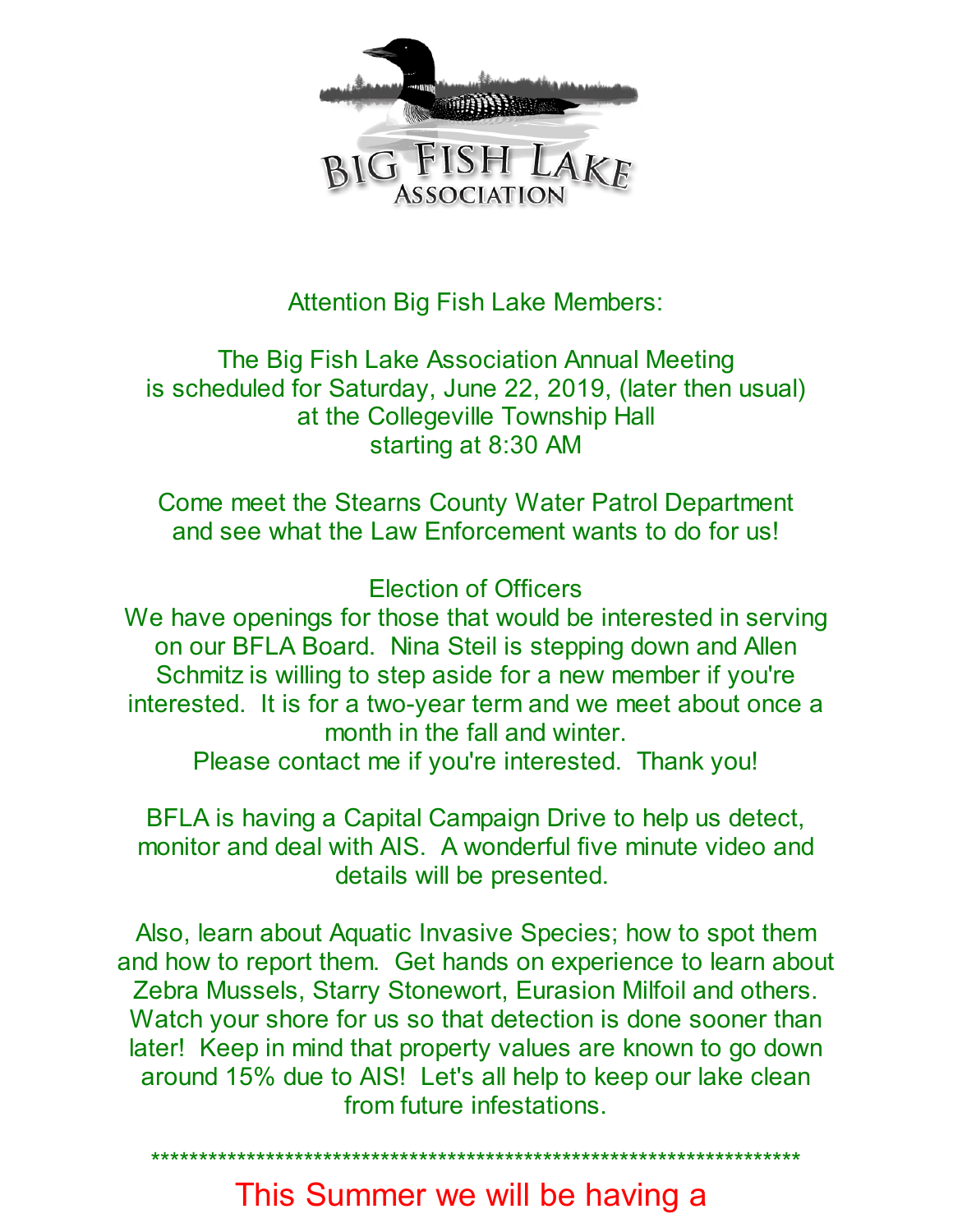# "Find your Mussels" Day on Saturday, July 13th. This will be explained at the meeting and we will help you identify Zebra Mussels. We need to do this to help our research team and to report to the U of M.

Steve McComas, from Blue Water Science, who helped us discover the Zebra Mussels last fall has suggested that you can hang a device off the end of your dock to possibly look for the mussels in your area. Just get a 2" wide x 2' long white PVC pipe, drill a small hole in it, attach with a wire and hang it from your dock. The mussels will stick to hard surfaces if they can. This is not a fool proof detection but it is inexpensive and will be helpful in the future. Again, this will be discussed at our annual meeting.

### 

For those of you who are interested, it will go down in history on our website that the ice was off the lake completely on April 22, 2019. Thank you to Matt Peters for always watching for that event! Please see our website address below.

#### 

Note: If any of you have your red and white "Clean, Drain, Dry" signs from last year, please put them out again. If you need new wire stands, I have some so call me if necessary. We really appreciate your help with this!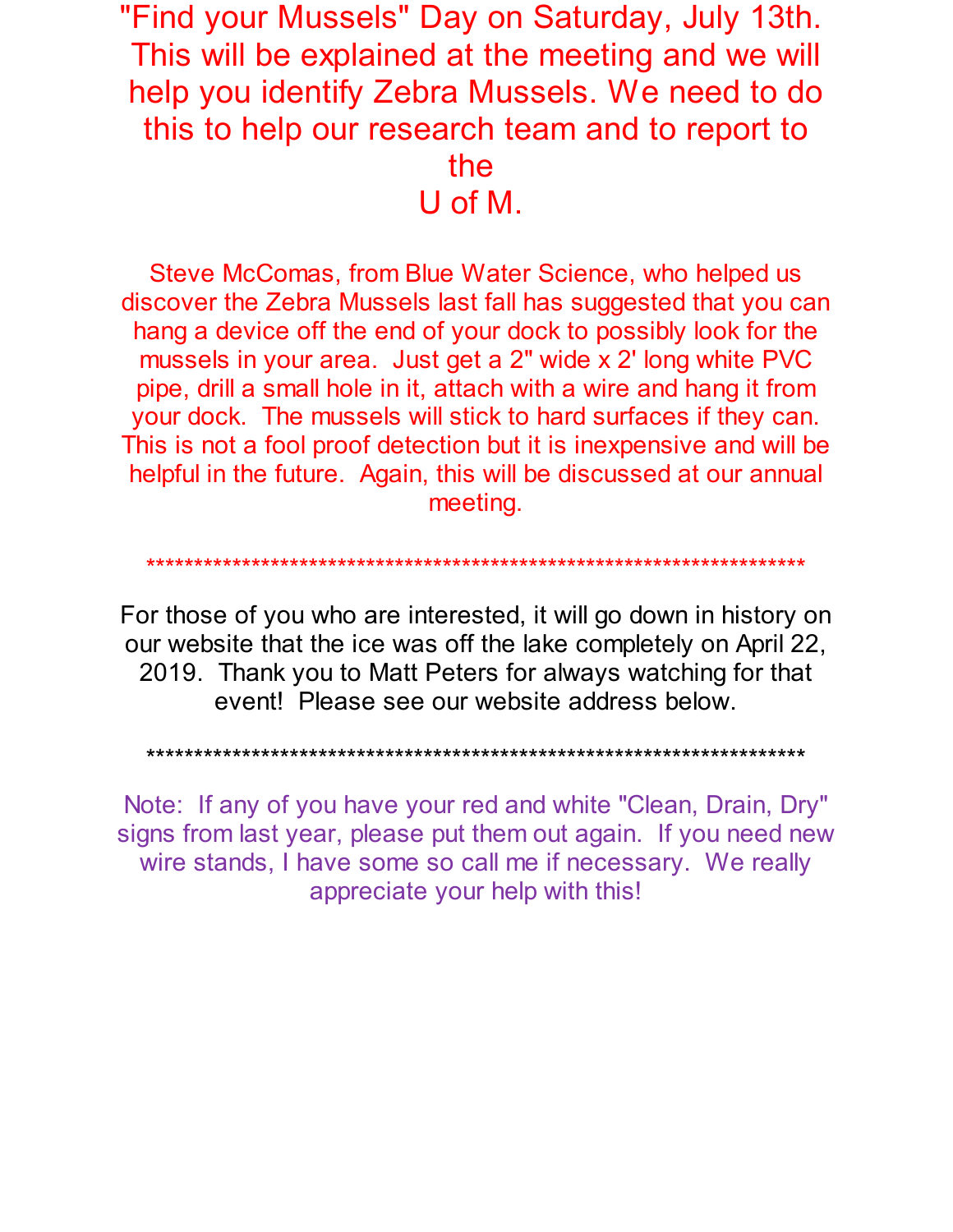

**Lost and Found** 

This Spring after the ice went out, there was a jet ski mat that sits in the water found at the south end of the lake. Please claim as soon as possible by calling 320-248-9191. Thank you!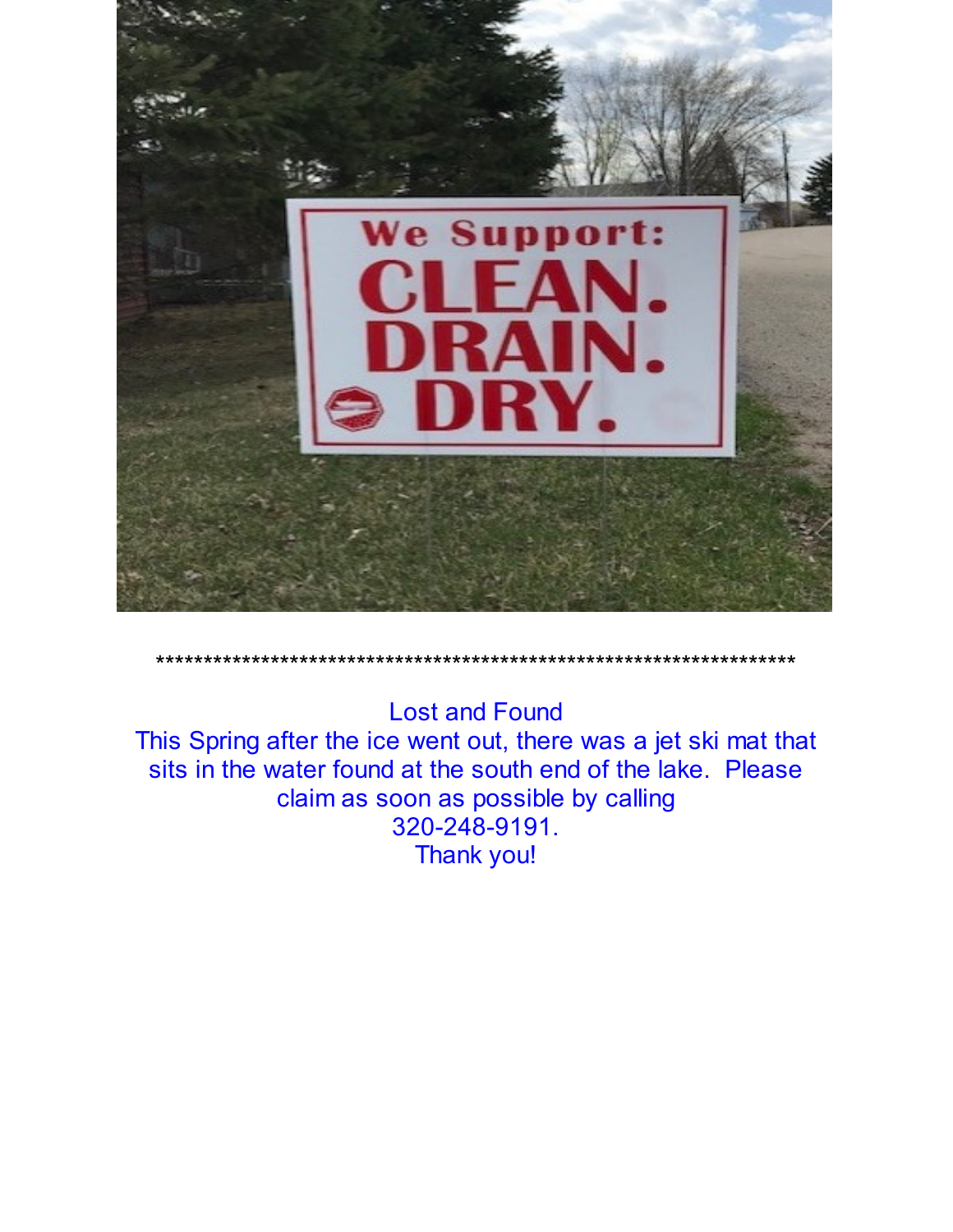

Please welcome our newest members to the BFLA! We are so happy to have them be a part of our paradise.

> **Tom & Trish Bruce Don Nett Tracy & Janet Siemers** Mike & Jena Swanson

والموالد فيلحظه فيلحظه فيلحظه فيلحظه فيلحظه فيلحظه فيلحظه فيلحظه فيلحظه

Reminder: **The BFLA Annual Picnic** will be held on Thursday, August 15th, so, please mark your calendars.

As always, it is such a pleasure to be your President!

Gratefully,

Kit Ferber President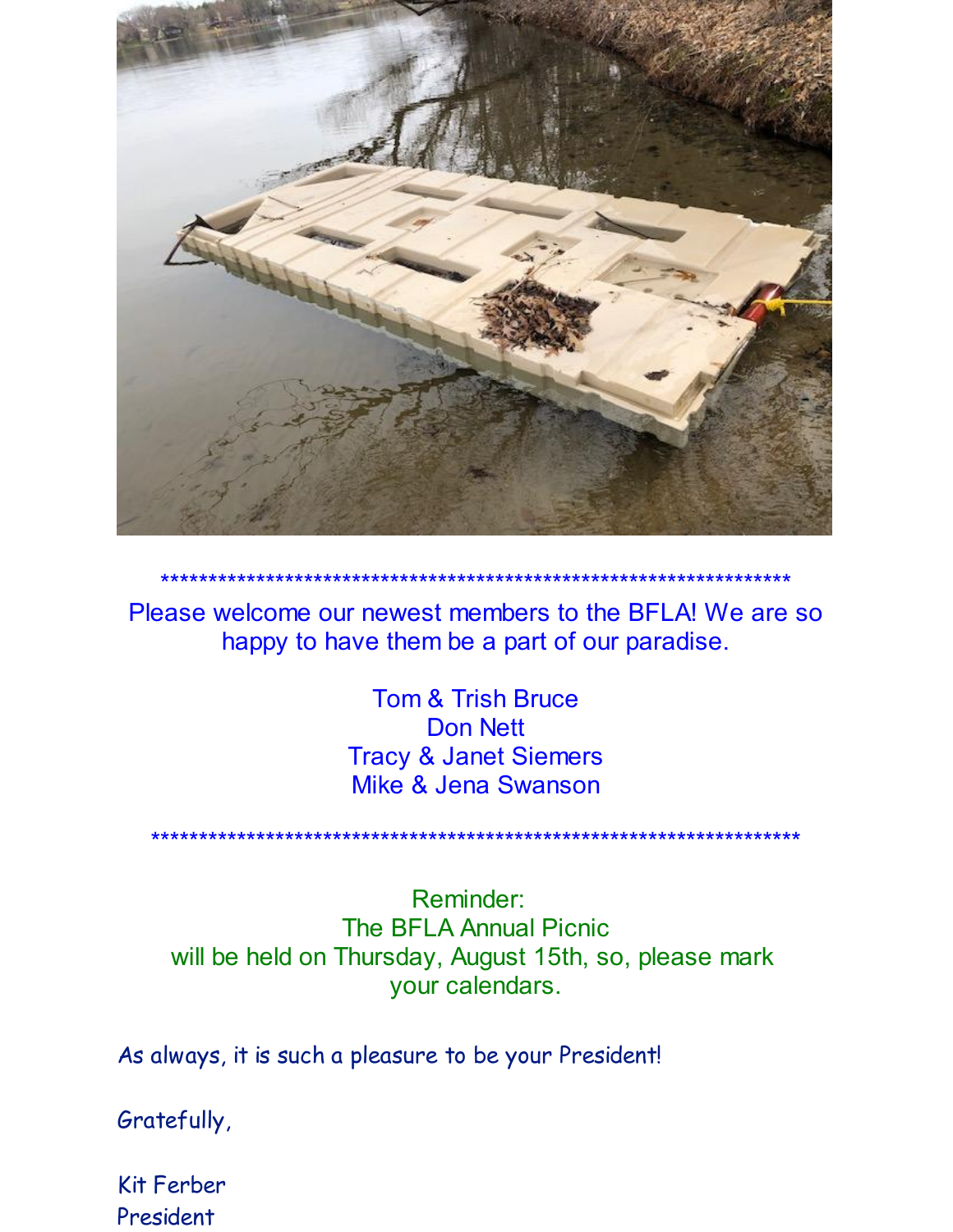## **Kraemer Trucking & Excavating, Inc. ~ Gold Member**

P.O. Box 434, Cold Spring, MN  $320 - 685 - 3024 \sim$  office  $320 - 250 - 1384 \sim$  cell [www.kraemer-inc.com](http://www.kraemer-inc.com) or jeffk@kraemer-inc.com Specializing in all types of Commercial and Residential Excavating and Septic Systems. Including Delivery of Black Dirt, Washed Sand, Rock Indoor/Outdoor Storage, and Rip Rap.

## **Hirschfeld Real Estate,**

**Josh Hirschfeld, Silver Member** 27867 County Road 50, Cold Spring 320-493-1269 [www.joshhirschfeld.com](http://www.joshhirschfeld.com) Residential and Commercial Real Estate Services

## **Ferdinand F. Peters,**

## **Attorney at Law, Bronze Member**

842 Raymond Ave., Suite 200 St. Paul, MN 55114 651-647-6250 [ferdpeters@ferdlaw.com](mailto:ferdpeters@ferdlaw.com)

### [www.ferdlaw.com](http://www.ferdlaw.com)

A fullservice law firm dedicated to providing a wide range of legal representation, with special emphasis on representing entrepreneurs in creating legal entities, and in real estate law, estate planning and family cabin ownership law, and litigation in state and federal courts.

## **The Green Team, Rhonda Green, Bronze Member**

308 - 5th Ave., Ste. #200, Cold Spring 320-250-4648 rhondagreen@edinarealty.com Professional Real Estate Team who works with qualified professionals in the industry to assist you with 320-249-0130-mor all your home buying and selling needs.

## **State Bank of Cold Spring**

401 Main Street, Cold Spring 320-685-8655 [www.statebankcoldspring.com](http://www.statebankcoldspring.com)

## **Please patronize our advertisers. They help pay for our emails!**

#### **In Tune Marine**

18942 Co Rd 83 Richmond, MN 56368

320-685-3410

[www.InTuneMarine.com](http://www.intunemarine.com) FULL SERVICE MARINE DEALERSHIP

Winterization, Pick up and Delivery,

Trailer Rentals, Inboard/Outboard

Service, I/O and Sterndrive

Service, Custom Rigging and More

### **Kraemer Heating & Air Conditioning ~ Josh Kraemer**

21034 Fruitwood Road, Richmond 320-597-7272 [www.kraemerrefrigeration.com](http://www.kraemerrefrigeration.com) Heating  $&$  air conditioning installs  $&$ 

service.

## **JK Landscape Construction**

19512 Hubble Road, Clearwater, MN 55320  $320 - 980 - 2710 \sim$  cell  $320 - 558 - 4445 \sim$  office [www.jklandscape.com](http://www.jklandscape.com) jerry@jklandscape.com Our teamof professionals will help your property look exquisite with our proven, state-of-the-art landscaping service. Call about homes we've done on Big Fish Lake recently.

## **Kurt's Lawn Service, Inc.**

Kurt Krebs, owner 16987 Jennifer Drive, Cold Spring. 320-685-7020-h Big Fish Lake Resident We do Spring & Fall clean ups, weekly mowing & trimming, sidewalk & driveway edging & shrub trimming. Serving your needs since 1989. Licensed & insured.